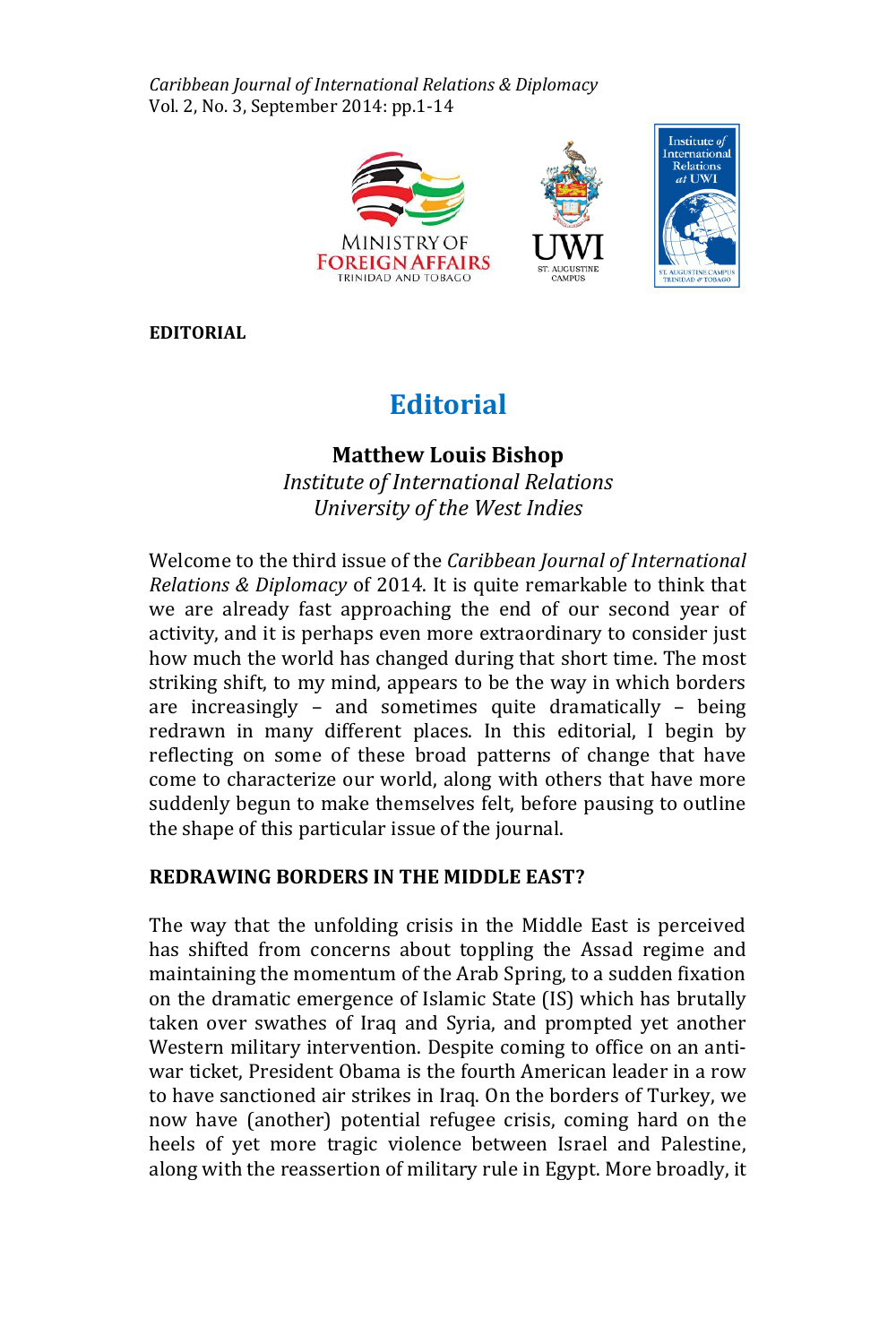seems to me that we are genuinely living through history: a history that is characterized by a redrawing of borders in the Middle East.

This is something that challenges us as both academics and practitioners, as it fundamentally collides with the notions that we hold dear, such as the relative permanence of states and their sovereignty. Indeed, many Western commentators and politicians have been keen to reject the idea that IS represents, as its preferred name suggests, 'a state', simply painting its leaders as little more than unthinking, ignorant, medieval zealots. Of course, this description captures a great deal of truth: some of the reports that have emerged of beheadings, sexual violence and even the enslavement of women and children, not to mention the brutal treatment meted out to minorities, are truly sickening. The United Nations has unsurprisingly been quite clear that much of what is occurring is tantamount to war crimes and crimes against humanity.<sup>1</sup> The level of violence, in fact, seems to be beyond the pale for all but the most hardened extremists: even Al Qaeda has cut ties with IS, citing its 'notorious intractability'.<sup>2</sup>

However, this is also not the whole story. As unpalatable as it may be, our job as academics and analysts is to probe a little more deeply behind the blood-soaked headlines and moral outrage, and in turn attempt to consider some of the deeper implications: in this case the question of whether or not IS does, in fact, represent an emerging state. It strikes me that the answer to this question is actually considerably more vexed than many Western pundits, raised as they are on a simplistic diet of binary distinctions between good and evil, wish to admit, and it will likely remain so as long as any intervention is as half-hearted – in terms, that is, of not only a substantive military commitment, but also a well-thoughtthrough and resourced long-term plan for the aftermath – as the present one appears to be. Uprooting a foe which is as extensively financed and armed with - in what is surely a dreadfully bitter irony - high-grade American military equipment worth hundreds of millions of dollars purloined from the Iraqi army, would be difficult enough in any context. However, when that enemy has embedded itself deeply amidst the power vacuum caused by the broader collapse of two states, Iraq and Syria, one of which has been essentially in a state of post-traumatic shock for over 25 years (comprising at least two generations of desperately unfortunate, brutalized people), <sup>3</sup> where overlapping religious and ethnic identities are acute and sectarianism is rife, the prospects of any kind of initial success – even an illusory one that echoes George W.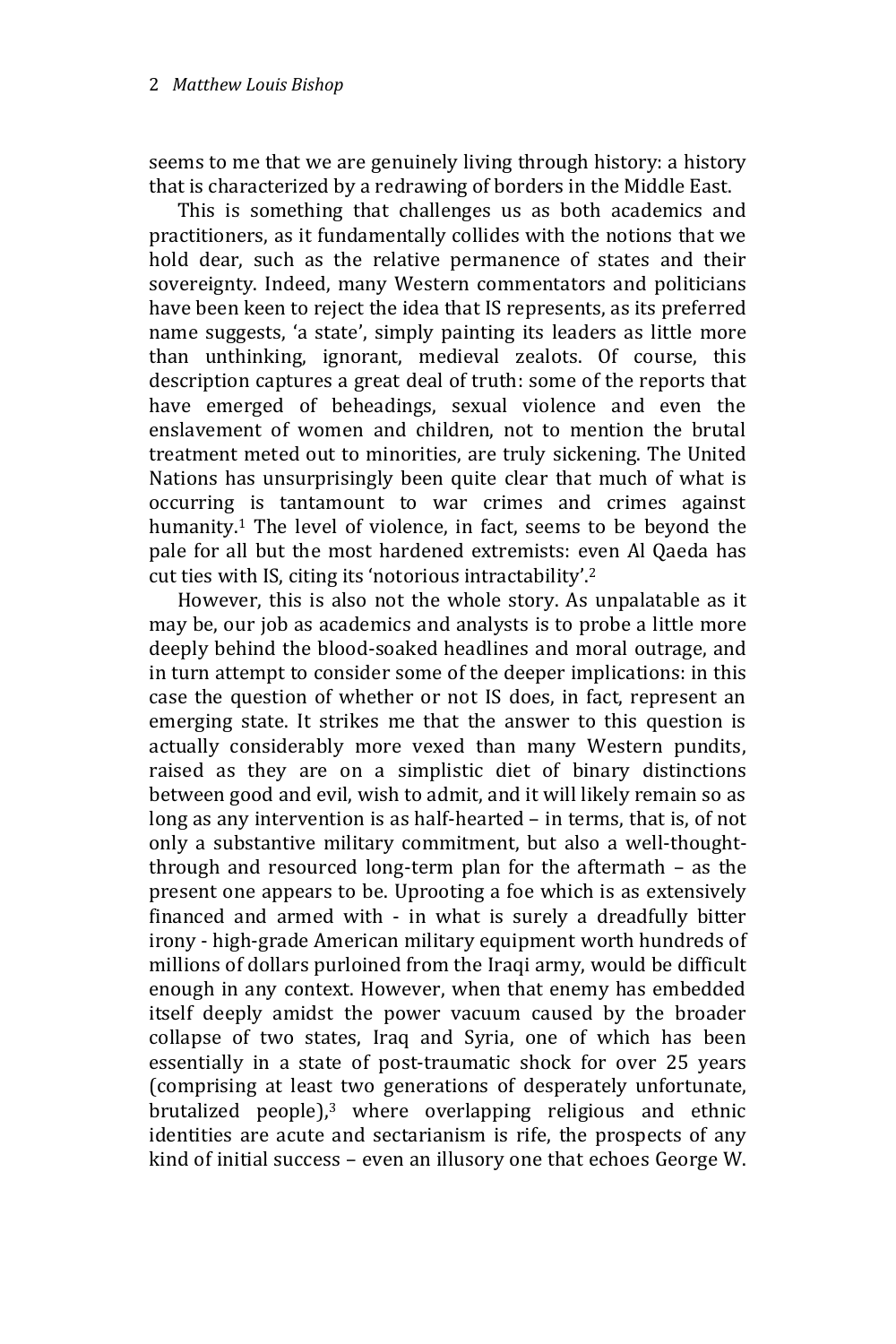Bush's imprudent 'mission accomplished' speech aboard the USS Abraham Lincoln in 2003 – appears remote, let alone a much longer-lasting settlement where meaningful state-building occurs. In sum, the deterioration of the Syrian and Iraqi nations may end up being so extensive that it will be impossible to put them back together again, at least in their previous form.

This is where the analysis returns to IS. As one observer has suggested, its leaders may indeed be zealots, but they are not fools: rather, they are 'jihadis with MBAs'.<sup>4</sup> Their media operation alone, as macabre as it may be, is highly sophisticated and effective. In the parts of Syria that they control, the power is apparently on, public services are running, taxes are being levied (or, depending on your view, extorted), and sharia law is being applied. Crucially, if enough people are pledging their allegiance, regardless of whether this is out of fear or favour, then it is quite plausible that IS will continue to further institutionalize itself. To use an infamous metaphor: if it looks like a state and quacks like a state, then it is quite possibly starting to become one.

Of course, we may also be overstating the power of IS. Perhaps, as some have argued, the organization is actually little more then a 'splinter group' of the most radical elements of various Sunni militias, albeit one with a keen grasp of social media that offers it an outsized ability to pump up the volume and generate fear.<sup>5</sup> As time elapses, we may see IS alienate more and more people on account of its sheer brutality, particularly in Sunni communities, and thereby lose legitimacy. We may discover that it is far less effective at waging conventional warfare than it is at engaging in *Blitzkrieg*, particularly as its many enemies increasingly train their guns collectively towards it, supported by a blanket of Western air power. Under heightened military pressure, then, it may easily collapse as quickly as it rose to prominence.

However, in some respects it does not really matter whether IS survives or not. The power vacuum in the region will still exist. Syria and Iraq will still be highly contested states, and the writ of Baghdad and Damascus will only stretch so far; significant parts of their territory and community will be ungoverned (and even ungovernable) from the capitals. More broadly, if we are seeing a genuine reshaping of the region, then it is Iran that remains the most likely beneficiary over the medium term. As some sections of the Iraqi and Syrian Sunni communities - most of whom have been locked out of political participation by the divisive politics of Assad and, until recently, al-Maliki respectively – find themselves under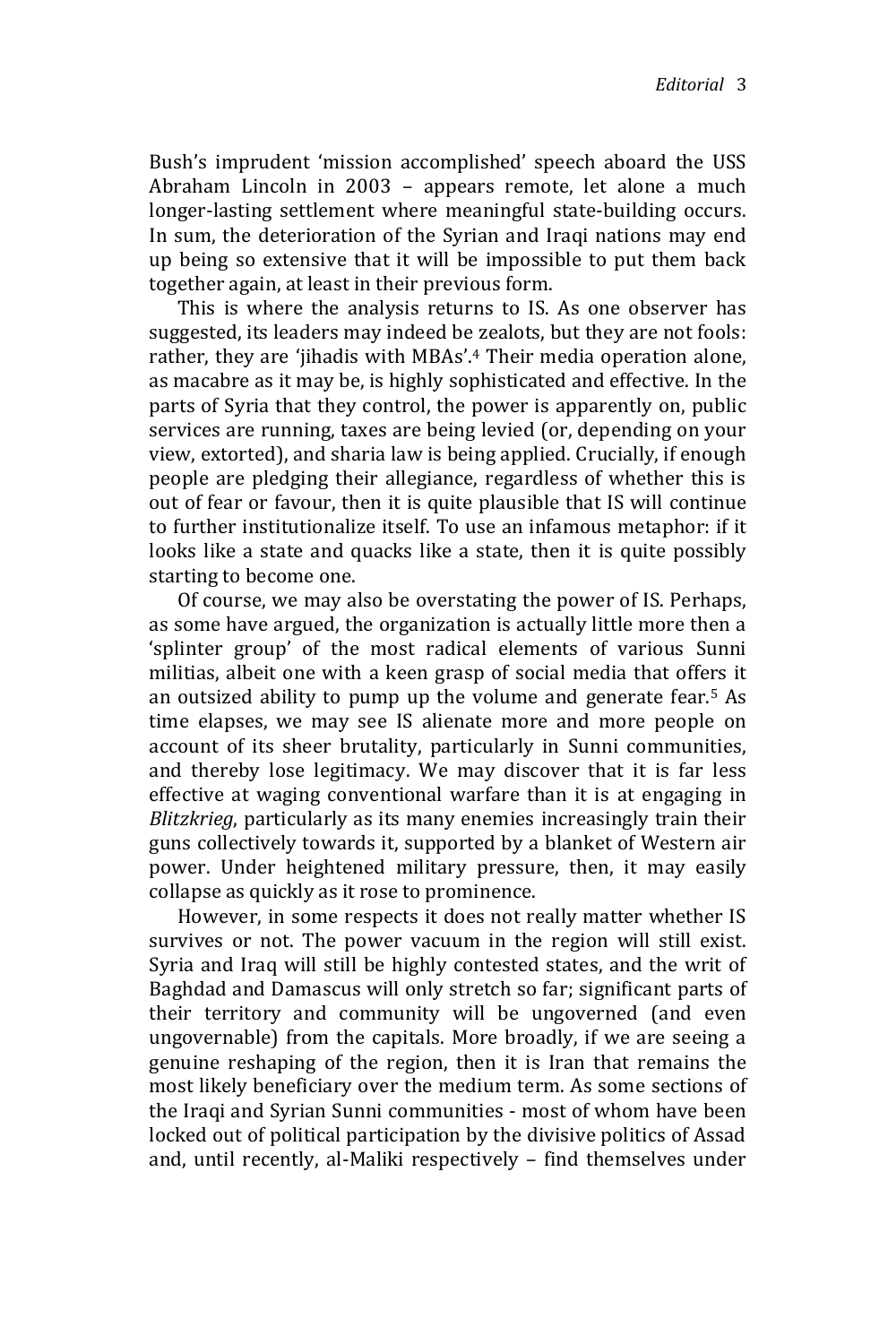the authority of IS, whether willingly or otherwise, it is plausible that their Shi'a counterparts will continue to look towards Tehran. The Iranian government is, in any case, increasingly looking like a critical ally for the West in the struggle against IS. The recent diplomatic rapprochement between the US, UK and Iran, along with the election of the reformist Hassan Rouhani as President, are both tentatively encouraging developments in this regard. Yet old habits also unfortunately die extremely hard: just as we went to press, Iran executed a man, Mohsen Amir-Aslani, for heresy.<sup>6</sup>

However these events unfold, very real question marks hang over whether or not Iraq especially, but Syria too, can survive into the future as viable states. As Patrick Cockburn suggested recently, when the US, Britain and others commenced the Iraq misadventure in 2003 the last thing they expected was the emergence of 'a jihadi state spanning northern Iraq and Syria run by a movement a hundred times bigger and much better organised than the al-Qaida of Osama bin Laden'.<sup>7</sup> Yet it is this with which they are now faced. Some kind of redrawing of borders in the Middle East now appears unavoidable. We might not like it, but it is quite conceivable that if and when the dust settles IS – or some variant of it - will find a position for itself at the eventual negotiating table. It barely needs saying that this is a terrifying prospect. But it is also *Realpolitik*.

## **EURASIA IN FLUX**

In Europe, the past two years have seen a shift from an almost exclusive pre-occupation with the global financial crisis, to the reemergence of more traditional geopolitical concerns. There is no doubt that the financial crisis in the European periphery remains extremely troubling, not least for the Greeks, Spanish and Portuguese (among others) that have borne the brunt of the enduring, and, as Joseph Stiglitz quite rightly argued in a scathing op-ed recently, utterly unnecessary and ideologically inflicted depression of the past half-decade. <sup>8</sup> Nonetheless, many European policymakers have lately turned their attention to the potential redrawing of borders taking place throughout the continent. The Scottish referendum that took place in September 2014 represented a genuine festival of democracy as people across the country debated the future of their nation for months on end, and voted in record numbers. The result of the plebiscite was not, in the end, quite as close as it appeared that it might be in the days leading up to it, but there is no doubt that the UK underwent what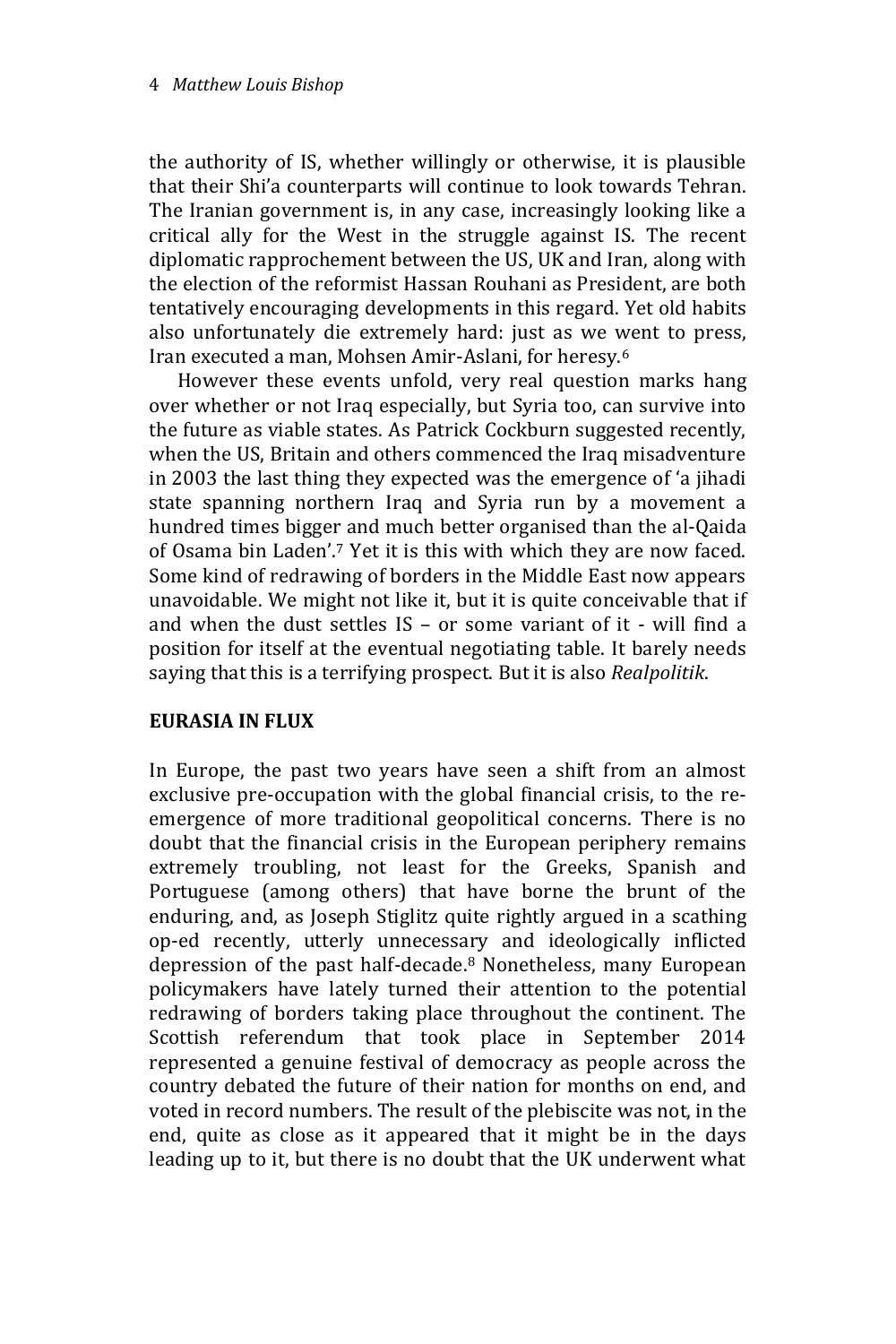can only be described as a 'near-death experience'. Secessionists elsewhere in Europe have taken heart from the Scottish experience: Catalonia is planning its own referendum in November 2014, although at the time of writing it appears that the Spanish courts may have stopped it from taking place.

Despite these developments, the most striking contemporary shifts are probably those taking place to the east. After three decades of relative stability, Russia is now showing its teeth once more. Despite the rather hyperbolic commentary in sections of the Western media – with some even taking the rather glib and depressingly predictable choice to liken Vladimir Putin to Adolf Hitler – there is no doubt that Russian expansionism is potentially very troubling. As Michael Ignatieff argued recently, 'the lesson being inflicted on Ukraine' is about shoring up, as he sees it, the broadly illegitimate dominance of the Russian state over its immediate geopolitical space. Moreover, he suggests, Ukraine represents nothing less than the frontline 'where the battle for influence has been joined between the demoralized democracies of the West and the rising authoritarian archipelago of the East'.<sup>9</sup> From this perspective, what we have is a titanic struggle between fundamentally different perspectives - one open, the other rather more closed - regarding how we organize our societies: if this is not quite the kind of clash between two opposing worldviews that characterized the Cold War, it is something close to it. On this reading, increased Russian (and Chinese) influence over Eurasia represents something considerably more substantial than simply a localized conflagration, and potentially even a new pattern of authoritarian hegemony that carries a range of worrying inferences for the broader survival of liberal democracy.

However, my sense is that such a view overstates both the rationality and reach of Russian power (and, by implication, its Chinese equivalent). It is surely beyond simplistic to argue that either of these two vast, complex - almost civilizational – states and societies are monolithic autocracies of some kind; democratization, by definition, is an ongoing processes that waxes and wanes according to a range of internal, external, and often quite sudden and unanticipated stimuli.<sup>10</sup> Indeed, at the very moment I was drafting this editorial, Hong Kong stunningly and surprisingly erupted in assertive and dramatic political protest. Just as few people predicted the onset of the Arab Spring or, of course, the global financial crisis, nobody can predict with any real confidence how this will pan out, and there are potentially a range of as-yet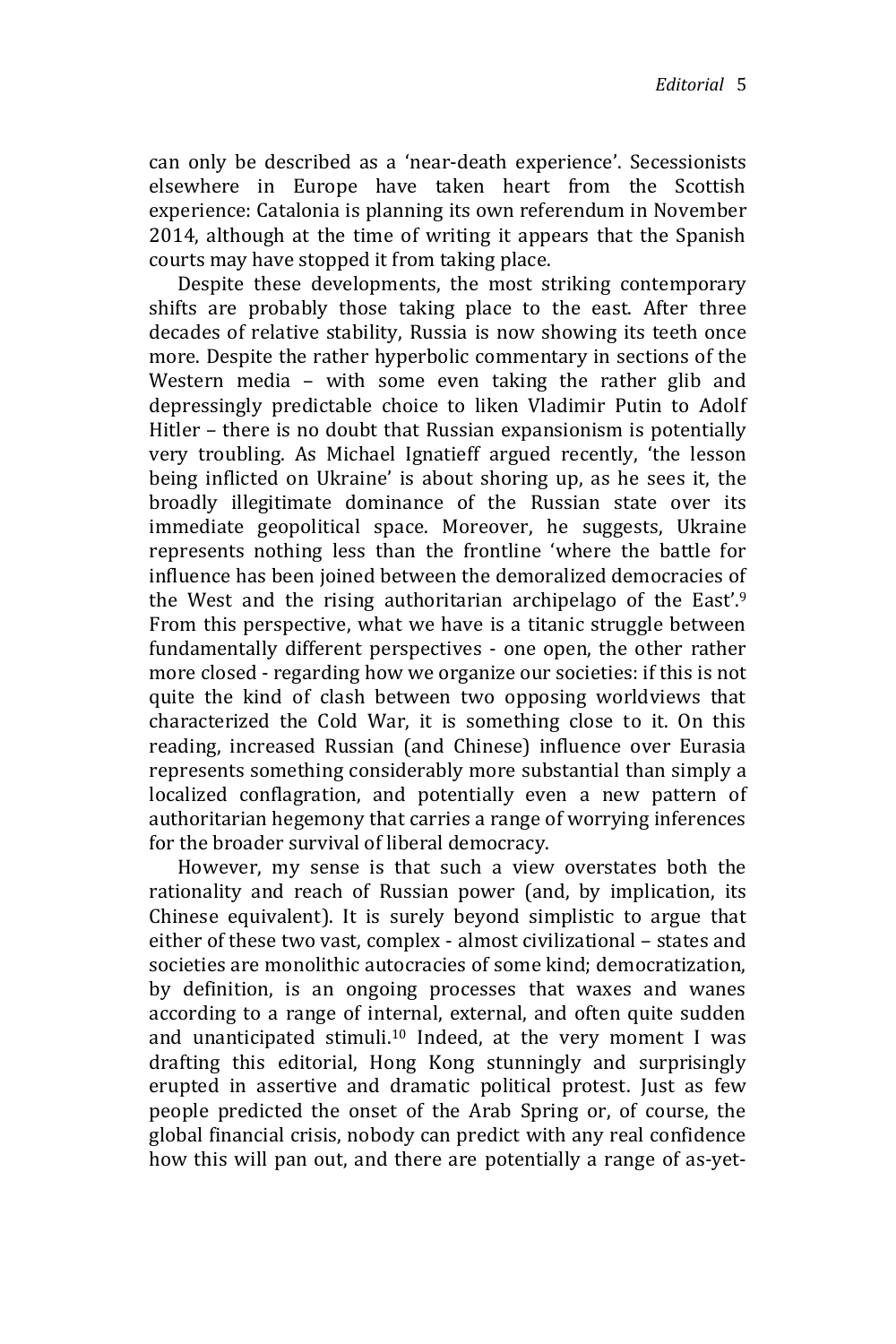unknowable implications for the future political development of China and its 'One China, Two Systems' policy.

So, an alternative reading of the current upheaval in Ukraine might suggest that it is as much a clumsy – but nevertheless highly vicious - attempt by Moscow to shore up the borders of the state as it is an authentically imperial adventure of some kind. Indeed, the entire post-Cold War history of Russia, and especially Putin's continued centralization of power in the Kremlin, can only really be understood as a response to the twin collapse of both the Soviet Union *and* the *Soviet state* (two linked, but distinct processes) in the early 1990s. <sup>11</sup> Viewed in this way, the past two decades or so of Putinism - including the present crisis along Russia's southwestern border with Ukraine - have been as much about rebuilding a state that had essentially disintegrated before and during the chaos of the Yeltsin era, as they have anything else. To be able to govern over such an enormous country, this has necessarily involved the consolidation of power at the centre and with it the consequent reproduction of a variety of authoritarian tendencies.

## **THE CARIBBEAN IN A CONTEXT OF GLOBAL CHANGE**

Closer to home, we have also seen some fascinating developments of late. Our new Vice-Chancellor-elect at The University of the West Indies, Professor Sir Hilary Beckles, has recently made waves with his book, *Britain's Black Debt,* which called for the payment of reparations in recognition of the historical legacy of colonialism, slavery, and their associated ills. <sup>12</sup> Regardless of the ultimate success or otherwise of this initiative, there is little doubt that it has influenced: firstly, the agenda of regional bodies such as the Caribbean Community (CARICOM), which has recently established a working group to explore both the proposals themselves and the region's strategy in potentially making a reparations claim; and, secondly, the agenda of the international media.<sup>13</sup>

Three other emergent issues that immediately spring to mind as carrying considerable importance for Caribbean diplomacy today are also worth briefly discussing here. First, in early September, the leaders of the world's small states met in Samoa for the SIDS+20 meeting. This is something that we discussed at length in this journal last year in our special Forum, where a number of observers looked forward to the kinds of outcomes that we might expect or hope to see.<sup>14</sup> Although there was a flurry of media commentary during and immediately after the conference, it is not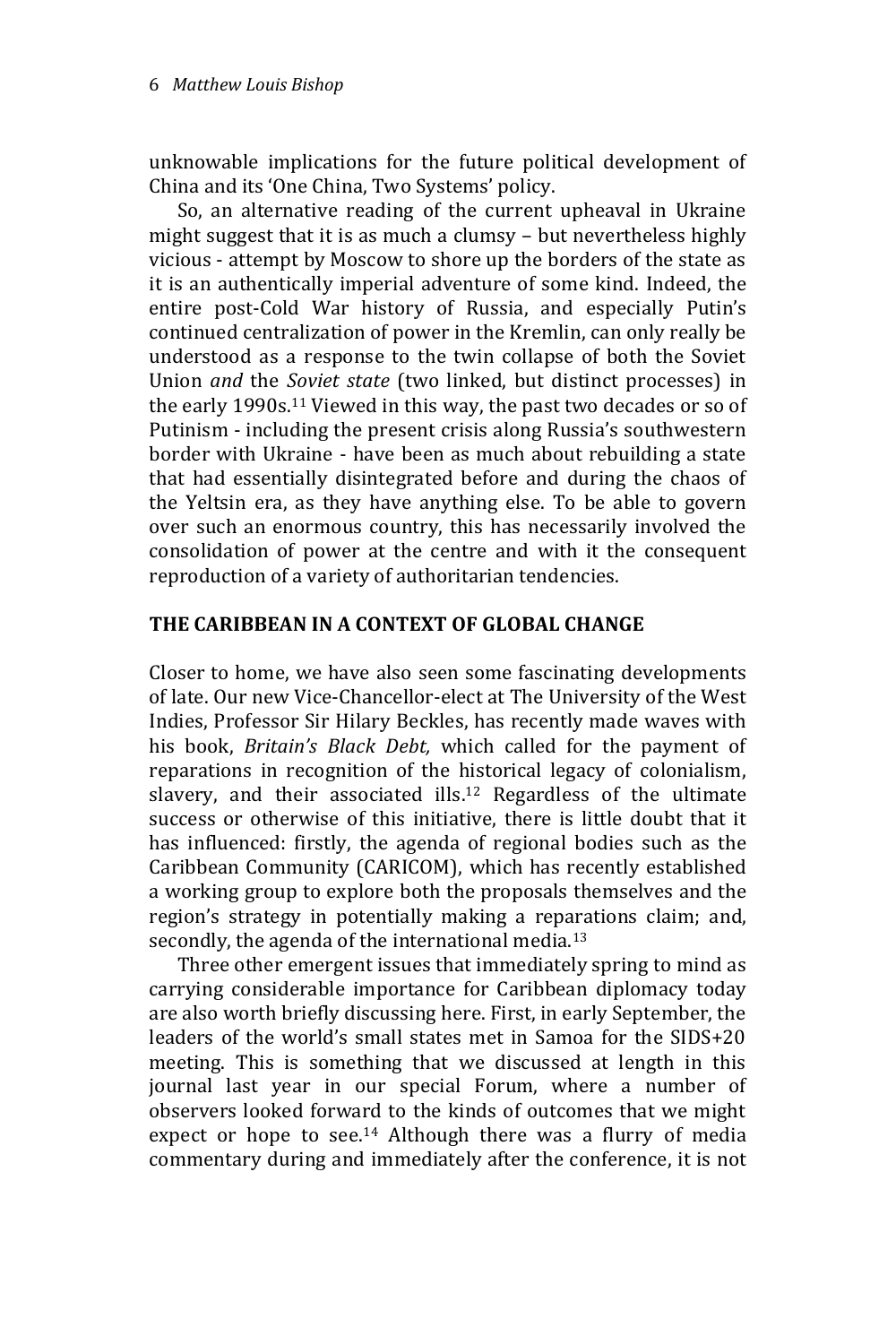clear that the 'Pathway Document' that was produced from the meeting does, indeed, present a clear pathway to resolving the broader environmental and climate crisis with which many of the world's small islands are starkly faced.<sup>15</sup> Much more research and analysis needs to be put to the task of assessing the outcomes of the conference itself – beyond the wishful thinking, assertion and platitudes that tend to infect conference communiqués - as well as serious consideration of the options available to the world's small states. For what it is worth, my own view is that the picture is much bleaker than we often realize, as smaller countries such as those in the Caribbean are broadly powerless to deal with the wider problem of mitigating climate change, something that ultimately depends on major emitters radically and rapidly reducing their output of greenhouse gases.<sup>16</sup>

Second, the Ebola outbreak in parts of West Africa represents a terrifying example of the often-unexpected implications of an increasingly interconnected world. The lightning speed at which highly contagious diseases can spread to the far-flung corners of the globe surely challenges the way we think about questions of international relations, diplomacy, and human security. Nontraditional threats, moreover, do not simply come in the shape of human diseases. The pathogens that potentially threaten us can take many forms: just imagine the impact of a super-charged computer virus that spreads quickly across the internet, wiping out large quantities of data or rendering certain information systems inoperable; or even a plant-based infection that also spreads easily and destroys most of a particular staple food crop. In the bananaproducing countries of the Caribbean, many have long worried about Panama disease, an extremely infectious virus that affects Cavendish bananas. But just imagine, for a moment, a world in which large parts of the global rice or wheat crop were suddenly wiped out by an unanticipated resistant strain of a new disease of some kind. Those countries that no longer produce many of their own staples, like the vast majority of places in the Caribbean, would have to contend with a disastrous collapse in available food and skyrocketing prices.<sup>17</sup> In sum, the health of our natural and social systems is often considerably more fragile than we think, particularly so in a world that is ever more integrated and interdependent.

Third, and almost unnoticed by much of the regional and international media, in mid-2014 Jamaica announced that it would be decriminalizing the personal possession of small amounts of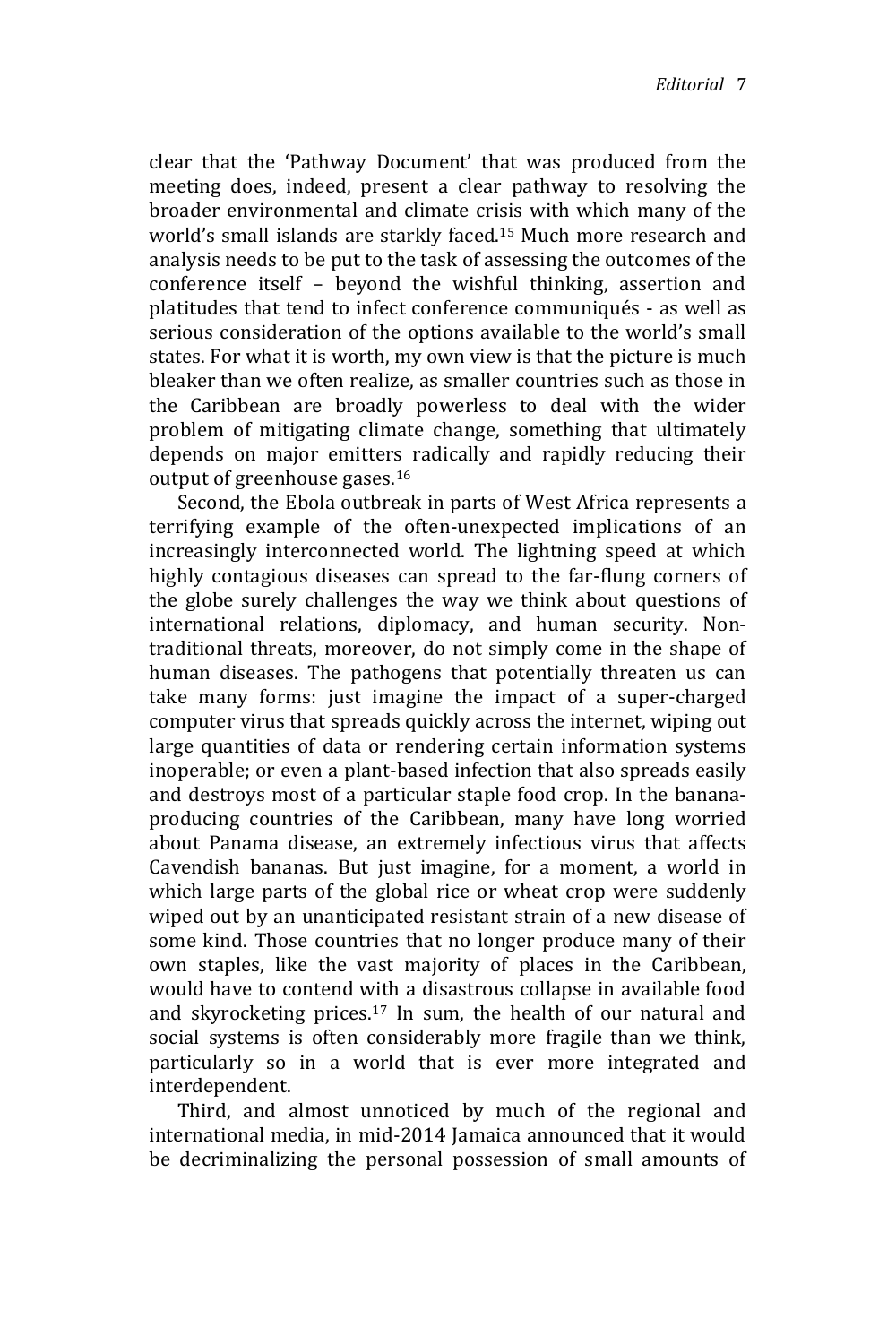marijuana (or 'ganja' as it is known locally in the Caribbean). For some, this of course remains highly controversial. But it barely needs to be said that the so-called 'war on drugs' that has guided international narcotics policy in the past few decades has proven an unmitigated disaster. As is regularly noted by, amongst others, *The Economist*, and as became clear in the recently published report by the London School of Economics (LSE) Expert Group, the 'war' has fuelled the rise of mafias throughout many parts of the world - Latin America and the Caribbean included - bringing with them violence and social destruction as they battle to control what is, essentially, a largely unregulated trade.<sup>18</sup> Added to this there is the impact on creaking judicial and penal systems: by treating drug use as a criminal problem, rather than a health issue, courts are clogged up with unnecessary cases, and far too many people are senselessly and expensively incarcerated when, in fact, they would be better off in treatment programmes. Now that Jamaica has followed the lead of other enlightened countries, such as the Netherlands, Portugal and Uruguay – and even some individual states within the US – it will be interesting to see how the rest of the Caribbean, plus the wider Americas, chooses to respond.

## **THE CURRENT ISSUE**

This actually brings us nicely to the current issue of the journal. We begin with a detailed piece of original research by Suzette Haughton that addresses the extradition crisis that took hold of Jamaica in 2009. Christopher 'Dudus' Coke, an infamous drug trafficker and gun-runner, was finally sentenced to 23 years in Federal prison by a New York judge in 2012. However, three years previously, attempts to capture him precipitated a genuine crisis of the Jamaican state. In the ensuing violence, 76 people lost their lives. In the paper, Haughton analyses the response of the state with reference to broader debates in security studies, and specifically the notion of 'securitization'.

We follow this with a Forum that looks at the question of the future of the Group of 20 (G20). Perhaps one of the most intriguing signs of our time, at least in terms of global governance, is the way in which this body has risen to prominence in a comparatively short period. Yet it generally remains poorly understood, in terms of both remit and significance. This is a glaring oversight, for two reasons. One is that, for us in the Caribbean at least, we rarely think of the G20 as a key body influencing our politics, certainly when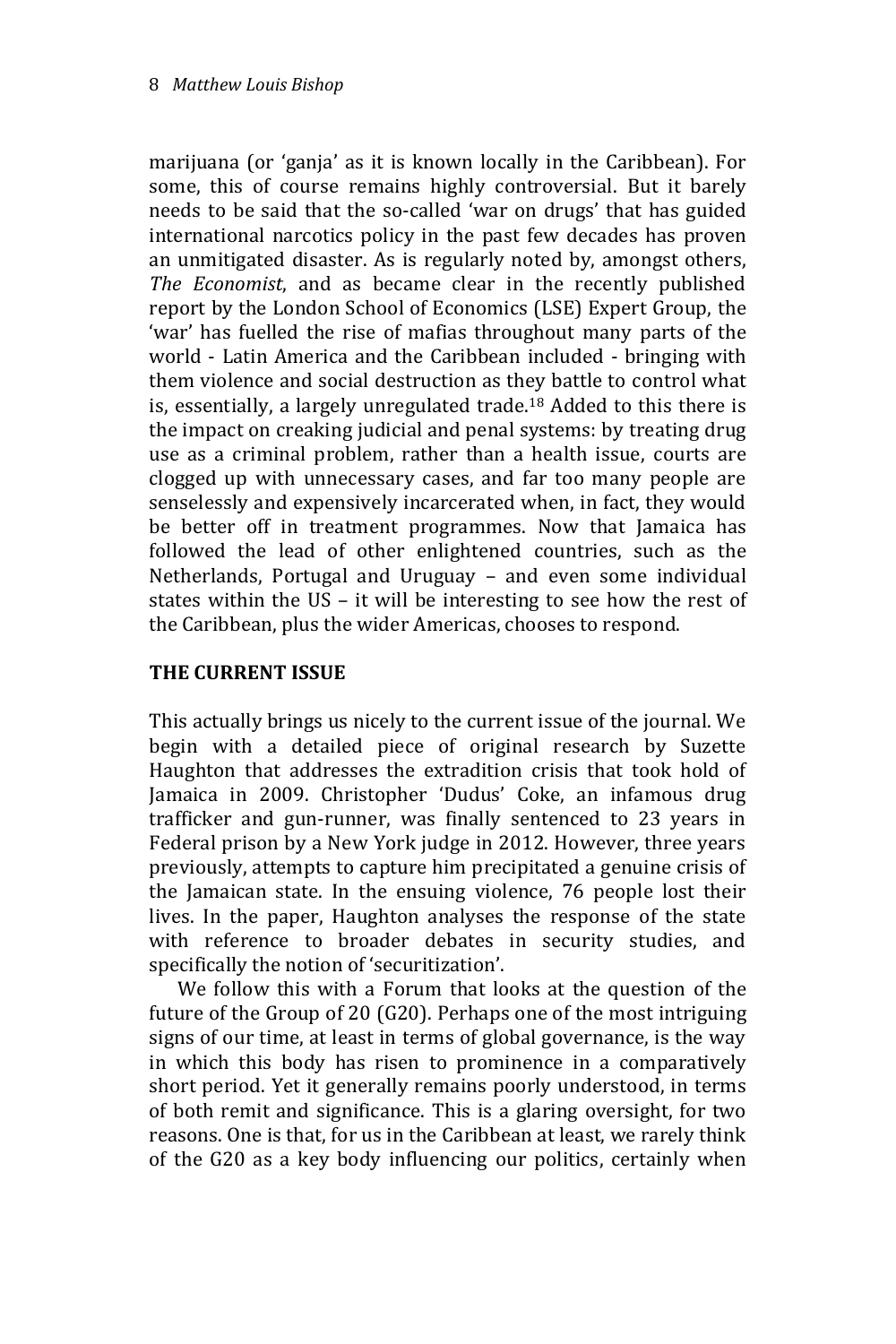compared to the WTO or the IMF. Yet it does enjoy competences that carry a range of implications for us, and many Caribbean countries, like the rest of the world's 'marginal majority' of states, are actually locked out of it.<sup>19</sup> Put another way, it is simultaneously an increasingly powerful *and* a deeply unrepresentative institution. The other reason is that, five years after the crisis and the rise to prominence of the G20, which occurred in large measure because of the impetus of George W. Bush in 2008 and Gordon Brown in 2009, now is as good a time as any to review its performance and thereby seek to better comprehend its significance. This is particularly so because this issue of the journal goes to press just in time for the November 2014 G20 Summit that is taking place in Brisbane, Australia. We have consequently sought to redress the balance somewhat by inviting five of the most eminent global commentators on G20 affairs to offer their diagnosis of where it is at and where it is (or should be) going.

We begin with John Kirton, who offers an undeniably upbeat reading of the successes of the institution. John's paper broadly frames the Forum as a whole, and he explains the long genesis of the G20 and its evolution over time. So, for those approaching the subject for the first time, it provides a wealth of detail about how, when and why it came into being, and how the range of issues with which it concerns itself, as well as its institutional structure have progressively developed. John argues that, in a context where its mandate has continuously widened and deepened, amidst a significant degree of global turbulence, the G20 has actually performed remarkably well and is gradually becoming a 'hub' around which other networks of global governance can orbit.

In our second paper, Amrita Narlikar offers a considerably more circumspect assessment. In fact, her view is very much that the gradual mutation of the body from an *ad hoc* meeting group into something that is gradually becoming more institutionalized at the apex of global governance is nothing less than 'an adverse step for all parties involved'. After detailing the reasons for this analysis – in particular the costs that are imposed on actors at multiple levels of the international system - Amrita suggests some ways in which the G20 might be rendered more relevant, particularly in policy terms, within the broader context of global economic governance.

Tony Payne's analysis in our third paper shares the view that the G20 is deficient in certain ways, and suggests that, although not without some successes, its performance has been disappointing overall. However, Tony's argument differs in that he stresses the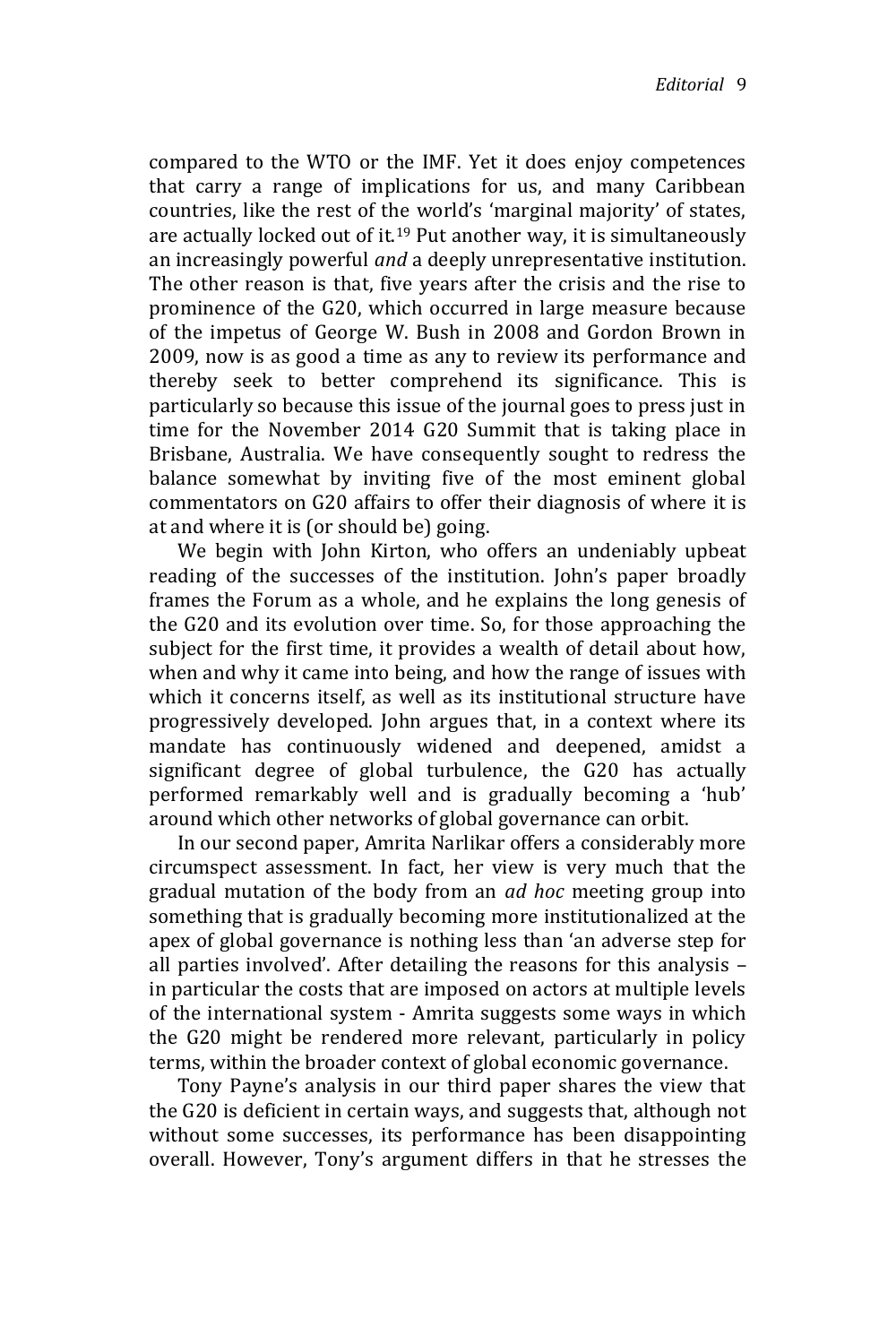importance of what he calls 'an effective, functioning G20'. Much of the literature that has been published over the past few years as the institution has risen to prominence has often emphasized the 'steering' function that it plays. However, it is rarely recognized just how important this actually is in a world beset by multiple crises, which are, moreover, occurring simultaneously. Drawing on the notion of the 'Great Uncertainty'<sup>20</sup> – i.e. the idea that we are living through not simply a financial crisis, but also two others characterized by shifting economic power and an unfolding environmental calamity – Tony seeks to show how it is only with 'substantial institutional reform' that the G20 can fulfil its potential at the summit of global governance.

In our fourth paper of the Forum, Andrew Cooper takes something of a step back and assesses the picture of G20 governance through the prism of the emerging powers, and, especially, the so-called BRICS (Brazil, Russia, India, China, South Africa). Andrew notes that, although these states – and other 'rising' or 'middle' powers – have generally been reticent about expending too much energy in seeking to influence the design or architecture of the institution itself, they have displayed much greater assertiveness when it comes to either hosting and shaping the character of summits or carving out new policy agendas. This kind of analysis speaks to broader debates in international studies about 'norm entrepreneurs'. Such policy entrepreneurship on the part of rising powers is evident, Andrew argues, not only within the confines of G20 debates and agendas, but also in the establishment of 'parallel institutional structures', such as the BRICS as an increasingly formalized grouping itself, or its associated bodies such as the embryonic BRICS Bank.

The final paper of the forum points us towards the upcoming summit. The author, Mike Callaghan, is the Director of the G20 Studies Centre at the Lowy Institute for International Policy in Sydney. Representing something of a bridge between the more optimistic and pessimistic analyses that have come out of the first four articles, Mike asks a very simple question: are international summits, such as the G20 meeting that his country is about to host, worth the effort? The answer is that, on the one hand, the process itself has become, as he calls it, 'a large and expensive exercise', something that is surely particularly evident from an Australian vantage point at present. Yet on the other hand, Mike also argues that, if the Brisbane summit manages to produce some genuinely substantial 'headline outcomes' (in the areas of trade and tax, in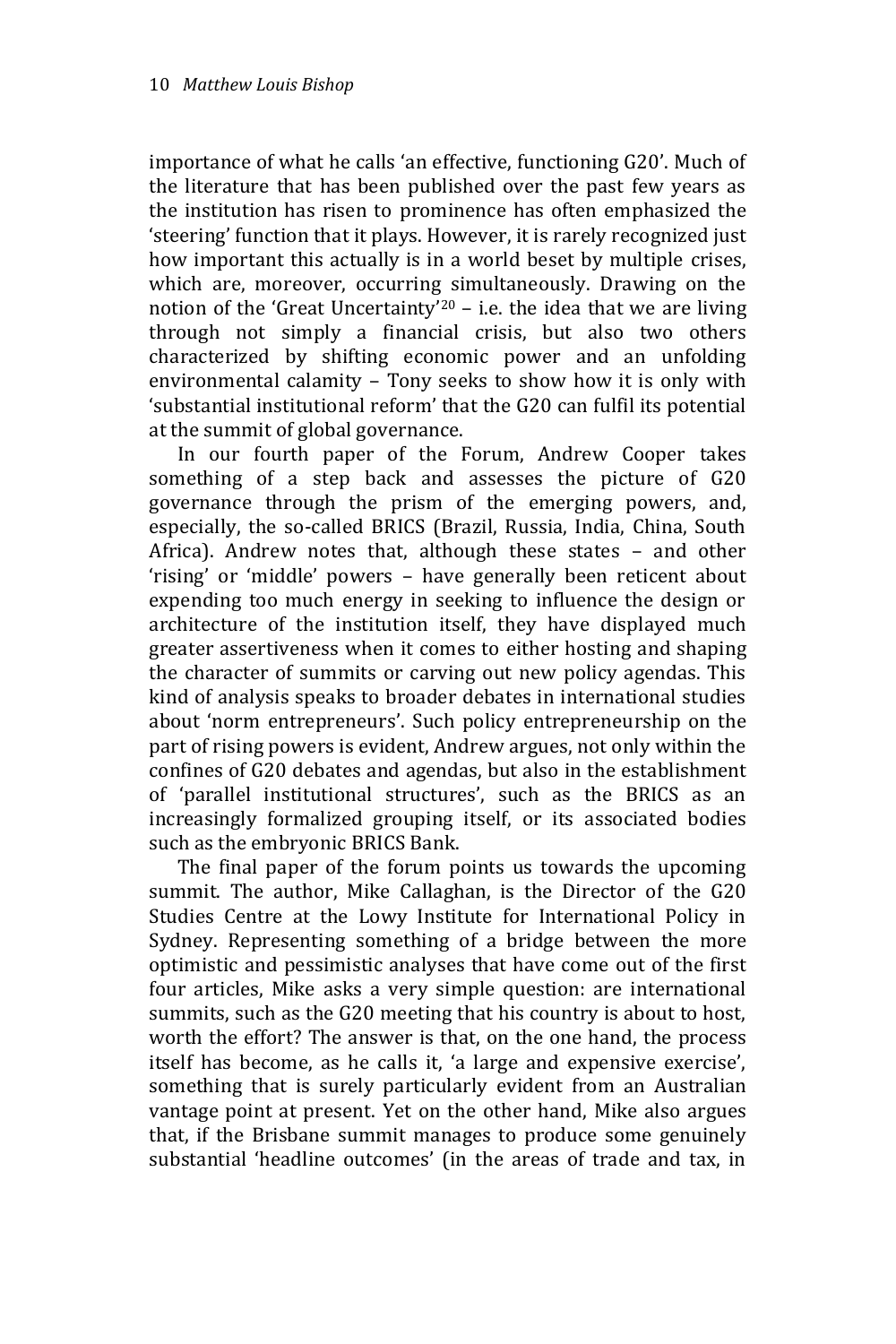particular) then the institution can quite plausibly move forward in a newly energized fashion.

#### **BOOK REVIEWS**

We end this issue with our first batch of book reviews, something that we have been looking forward to for some time. In the future, we intend to keep publishing such reviews on a bi-annual basis in the March and September issues of the journal. Our reviews editor, Tavis Jules from Loyola University Chicago has spent the past few months soliciting both books and reviewers, and we are keen to receive suggestions for both. We are therefore actively soliciting volunteers from both academia (including MPhil and PhD students) and the policy world – and, indeed, private individuals with relevant expertise – to review books for us.

If you are interested in undertaking a review, all we ask is that you write an original, pithy (meaning approximately 800 words), and constructive analysis of the book at hand, which is predicated on a degree of expert knowledge of the issue under discussion. We also ask that you take no longer than 3-4 months to write the review once you have received the book, meeting the appropriate hard deadline, of which there are two per year:  $1<sup>st</sup>$  February and  $1<sup>st</sup>$ August. Please visit our website for a list of the books which are currently available and our review guidelines, and contact Tavis at CJIRDbooks@luc.edu with a brief explanation of your relevant expertise and therefore suitability to undertake the review.

Moreover, if you are a recently published – or soon to be published - author and you would like to have your book reviewed in the journal, please ask your publisher to get in touch with us, and also let us know if you have someone in mind as a potential reviewer of the book. We are interested in reviewing any book that fits, however closely or tangentially, within the broad remit of the journal. Again, more details are available on our website.

#### **SPECIAL CALLS FOR PAPERS**

In the previous issue of the journal, we issued four special calls for papers. These are all, broadly-speaking, Caribbean-focused. But this is not something that is prescriptive, and we are therefore keen to receive papers that take a wider perspective as well, as long as they speak, in some way, whether tangentially or otherwise, to the broad theme of the special issue. The calls are as follows: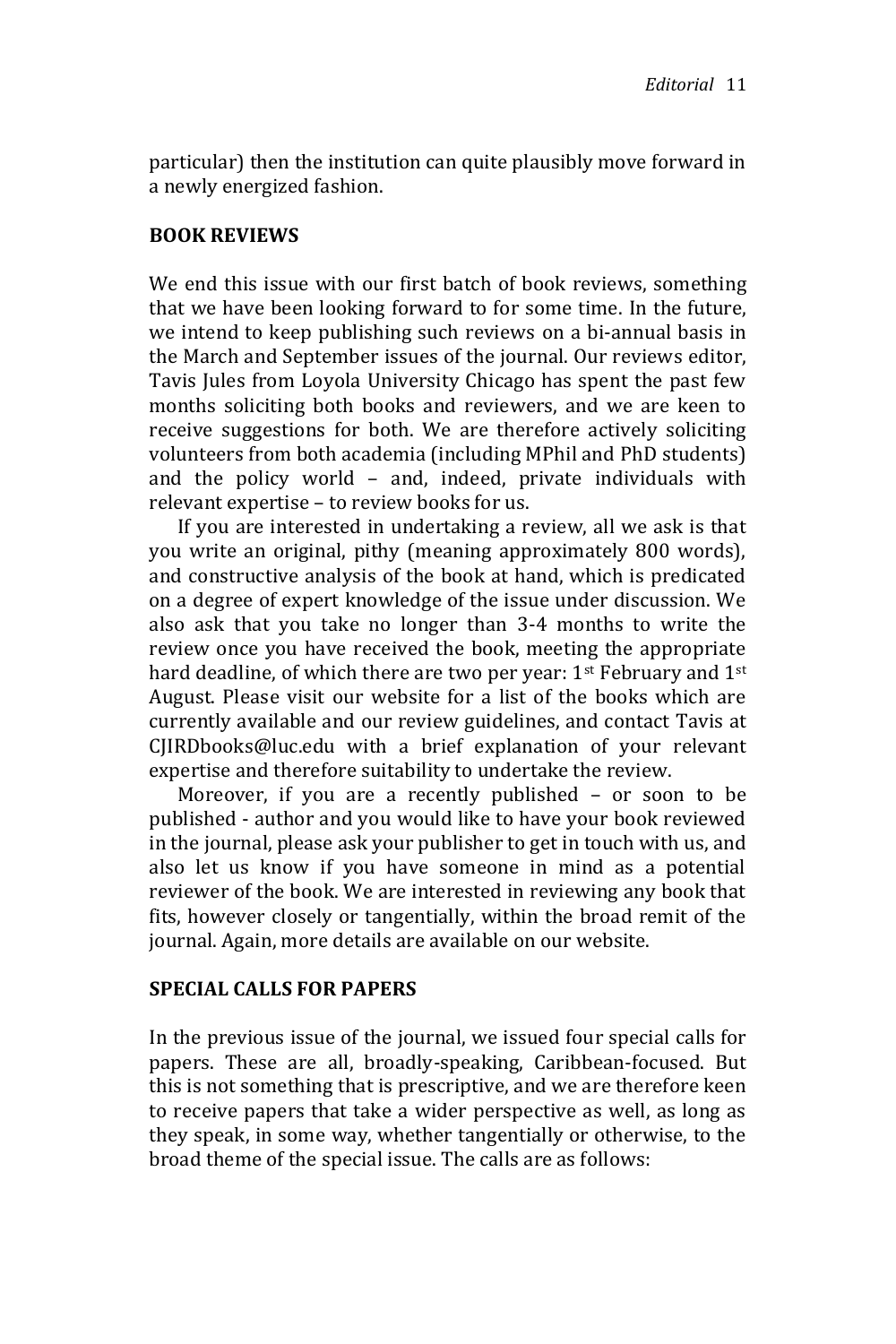- *The Future of Regional Integration in the Caribbean and Beyond* (Deadline for submissions October 31st 2014).
- *Enter the Dragon: China in the Contemporary Caribbean* (Deadline January 15th 2015).
- *New Directions in Caribbean Critical Thought: In Honour of Norman Girvan* (Deadline January 15th 2015).
- *Evolving Relations Between Cuba and the Wider Caribbean* (Deadline March 31st 2015).

Since the previous issue, we have also added one other special call for papers, the full details of which can be found both on our website and immediately after the contents page of the hard copy version of this issue of the journal:

 *Child Rights in the Caribbean*: a joint endeavor between the journal, UNICEF, the Caribbean Child Rights Observatory Network (CCRON) and CARICOM (Deadline March 31st 2015).

If you wish to submit papers for any of these calls, please see our website for further details, or contact us at cjird@sta.uwi.edu

## **NOTES**

- <sup>1</sup> The Guardian, 'Syria and ISIS committing war crimes, says UN', London, 27<sup>th</sup> August 2014. Available at: http://www.theguardian.com/world/2014/aug/27/syria-isis-war-crimesunited-nations-un
- <sup>2</sup> Liz Sly, 'Al-Qaeda disavows any ties with radical Islamist ISIS group in Syria, Iraq', *Washington Post,* Washington, DC, 3rd February 2014. Available at: http://www.washingtonpost.com/world/middle\_east/al-qaeda-disavows-anyties-with-radical-islamist-isis-group-in-syria-iraq/2014/02/03/2c9afc3a-8cef-11e3-98ab-fe5228217bd1\_story.html
- <sup>3</sup> For a couple of excellent accounts of the dark side of the Western intervention in Iraq from 2003 onwards, see Laurence Whitehead, 'Losing the "Force"? The "Dark Side" of Democratization after Iraq', *Democratization,* Vol. 16, No. 2, pp.215-42; and David Beetham, 'The contradictions of democratization by force: the case of Iraq', *Democratization,* Vol. 16, No. 3, pp.443-54.
- <sup>4</sup> Toby Dodge, cited in Jonathan Freedland, 'This Islamic State nightmare is not a holy war but an unholy mess', *The Guardian,* London, 8th August 2014. Available at: http://www.theguardian.com/commentisfree/2014/aug/08/islamic-statenightmare-not-holy-unholy-mess-iraq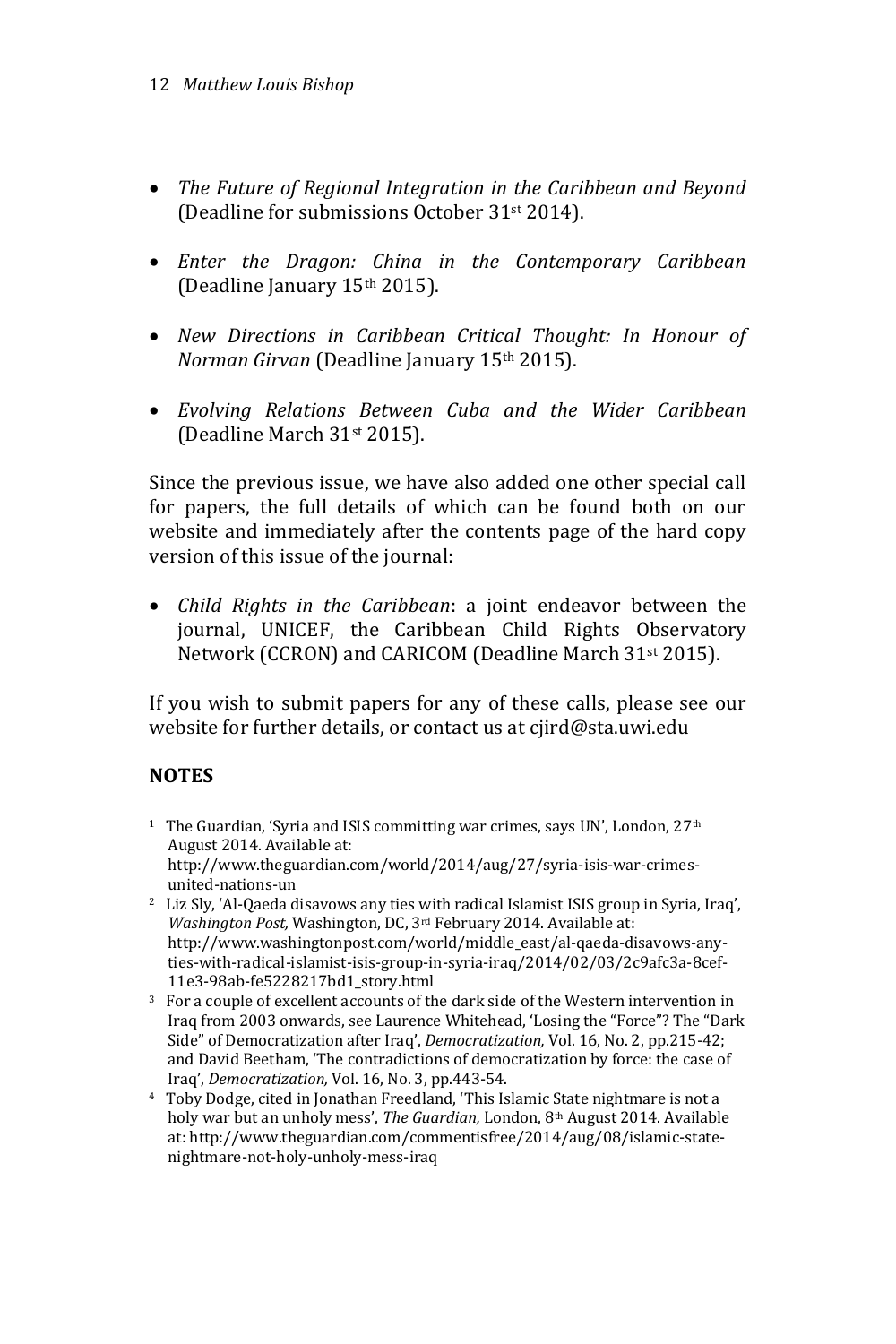- <sup>5</sup> Ryan Chapin Mach, 'Is ISIS not as powerful as you think?', *Huffington Post,* 10th September 2014. Available at: http://www.huffingtonpost.com/ryan-chapinmach/is-isis-not-as-powerful-a\_b\_5793966.html
- <sup>6</sup> Saeed Kamali Dehghan, 'Iran executes man for heresy', *The Guardian,* 29th September 2014. Available at: http://www.theguardian.com/world/2014/sep/29/iran-executes-man-heresymohsen-amir-aslani
- <sup>7</sup> Patrick Cockburn, 'Isis consolidates', *London Review of Books,* Vol. 36, No. 16, 31st August 2014. Available at: http://www.lrb.co.uk/v36/n16/patrickcockburn/isis-consolidates
- <sup>8</sup> See Joseph Stiglitz, 'Austerity has been an utter disaster for the Eurozone', *The Guardian,* London, 1st October 2014, available at: http://www.theguardian.com/business/2014/oct/01/austerity-eurozonedisaster-joseph-stiglitz. Furthermore, for two brilliant, detailed recent accounts of the crisis, see: Mark Blyth, *Austerity: The History of a Dangerous Idea* (Oxford: Oxford University Press, 2013); and Andrew Gamble, *Crisis Without End? The Unravelling of Western Prosperity* (Basingstoke: Palgrave Macmillan, 2014).
- <sup>9</sup> Michael Ignatieff, 'Are the Authoritarians Winning?', *New York Review of Books,*  New York, NY, 10th July 2014. Available at: http://www.nybooks.com/articles/archives/2014/jul/10/are-authoritarianswinning/?insrc=whc
- <sup>10</sup> Jean Grugel and Matthew Louis Bishop, *Democratization: A Critical Introduction*  (Basingstoke: Palgrave Macmillan, 2013, 2nd Edition).
- <sup>11</sup> Richard Sakwa has written some fantastic books on this question. See, *inter alia*, *Power and Contradiction in Contemporary Russia* (London: Routledge, 2014); *The Crisis of Russian Democracy* (Cambridge: Cambridge University Press, 2010); and *Russian Politics and Society* (London: Routledge, 2008).
- <sup>12</sup> Hilary McD Beckles, *Britain's Black Debt: Reparations for Slavery and Native Genocide* (Mona, Jamaica: University of the West Indies Press, 2013).
- <sup>13</sup> This is something that I have written about myself. See Matthew L. Bishop, 'Reparations for Slavery?', *SPERI Comment,* 20th March 2014. Available at: http://speri.dept.shef.ac.uk/2014/03/20/reparations-slavery/
- <sup>14</sup> See *The Caribbean Journal of International Relations and Diplomacy,* Vol. 1, No. 3, September 2013.
- <sup>15</sup> See United Nations Conference on Small Island Developing States, *Small Island Developing States Accelerated Modalities of Action (Samoa Pathway),* September 2014, available at: http://www.sids2014.org/index.php?menu=1537
- <sup>16</sup> Matthew Louis Bishop and Anthony Payne, 'Climate Change and the Future of Caribbean Development', *Journal of Development Studies,* Vol. 48, No. 10, 2012, pp.1536-1553.
- <sup>17</sup> Philip McMichael and Mindi Schneider have discussed this issue in some depth with reference to Africa. They note how countries that undermine local food systems in favour of developing exports in luxury products (such as cut flowers or delicate vegetables that cannot be produced in a European winter) generate sufficient foreign exchange in the short run to finance imports of staples. However, when a shock hits and prices rise (and, in the case of globally traded food commodities, they usually do so very steeply) the impact locally can be debilitating, particularly if foreign exchange earnings are insufficient to cover the higher costs. This is intensified by the fact that local food systems have withered, and there is less locally produced food to go around. See Philip McMichael and Mindi Schneider, 'Food Security Politics and the Millennium Development Goals', *Third World Quarterly,* Vol. 32, No. 1, 2011, pp.119-139.